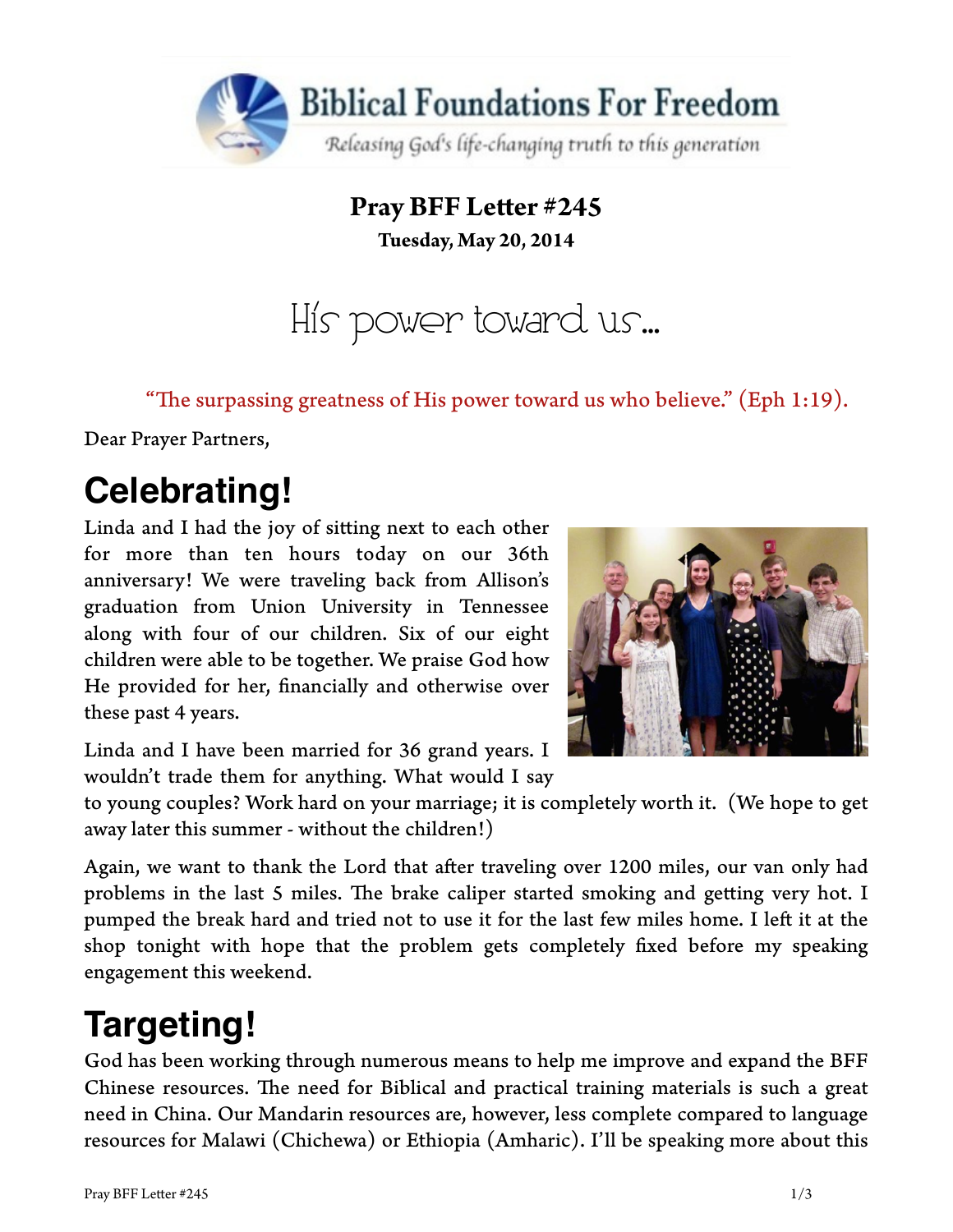overall goal in another letter and will simply focus on the Chinese resources here. With an audience of more than 1 billion people, the fast increase of internet and mobile app connection in China, we need to prioritize geting more of our resources in Chinese.

We have four books translated into Chinese, two major ones along with a number of other biblical and discipleship-oriented videos/powerpoint, but our major seminars (except for one) are not yet available.

- 培養敬虔的後代 P*rinciples and Practices of Biblical Parenting*
- **十字架学习 Cross Training (bilingual)**
- 邁向下一步 Take Next Step
- 培訓新領袖 Training Godly Leaders

Part of the reason for this is that God has had me frst focus on the many other people groups. I believe it is because I am too comfortable with the familiar Chinese culture. It is easy for me to stay with what is most comfortable. First, diversify. But it seems to be time to return to the needs of the Chinese people.

I recently heard a talk sharing how China has now determined that the house churches are not a threat to the country, so they are shifing their oppressive pressure away from the church there. There never was a real problem with the house church, of course, but it took time for outsiders to understand this. Godly people strengthen the most essential elements for a stable and healthy society–fnancially (we save), helping the poor (we give), ethically (we are honest, hard workers, etc.), socially (strengthen the family tie), educationally (build up basic educational and research skills), emotionally (inner healing, peace), etc.

Later, the Lord prompted me to think about our Chinese web resources. Some of you know that our server was 'incessantly atacked' by someone in China. China's usage of BFF resources, especially the audio/video resources, was next highest to the USA. Perhaps they thought we were a political association. We are not (though we have the word 'freedom' in our name.) In any case, we made our website 'unatackable' from China. It solved the server problem but for well over a year, it has stymied the accessibility of our Chinese resources. We recently have again opened the web door, and China has grown to the fourth in bandwidth use just within a week's time. It is a trial period for our server. We want no more attacks.

### **Do Pray!**

Meanwhile, I am speaking in Chinese at a Chinese-English retreat this weekend in Iowa! Five messages and if all goes well, I will use Chinese for four of them. The theme is parenting.

Someone recently asked me. Are you willing/able to speak in Chinese (in China)? This retreats serves as great training, though, I already have Chinese resources on this topic.

#### Praise!